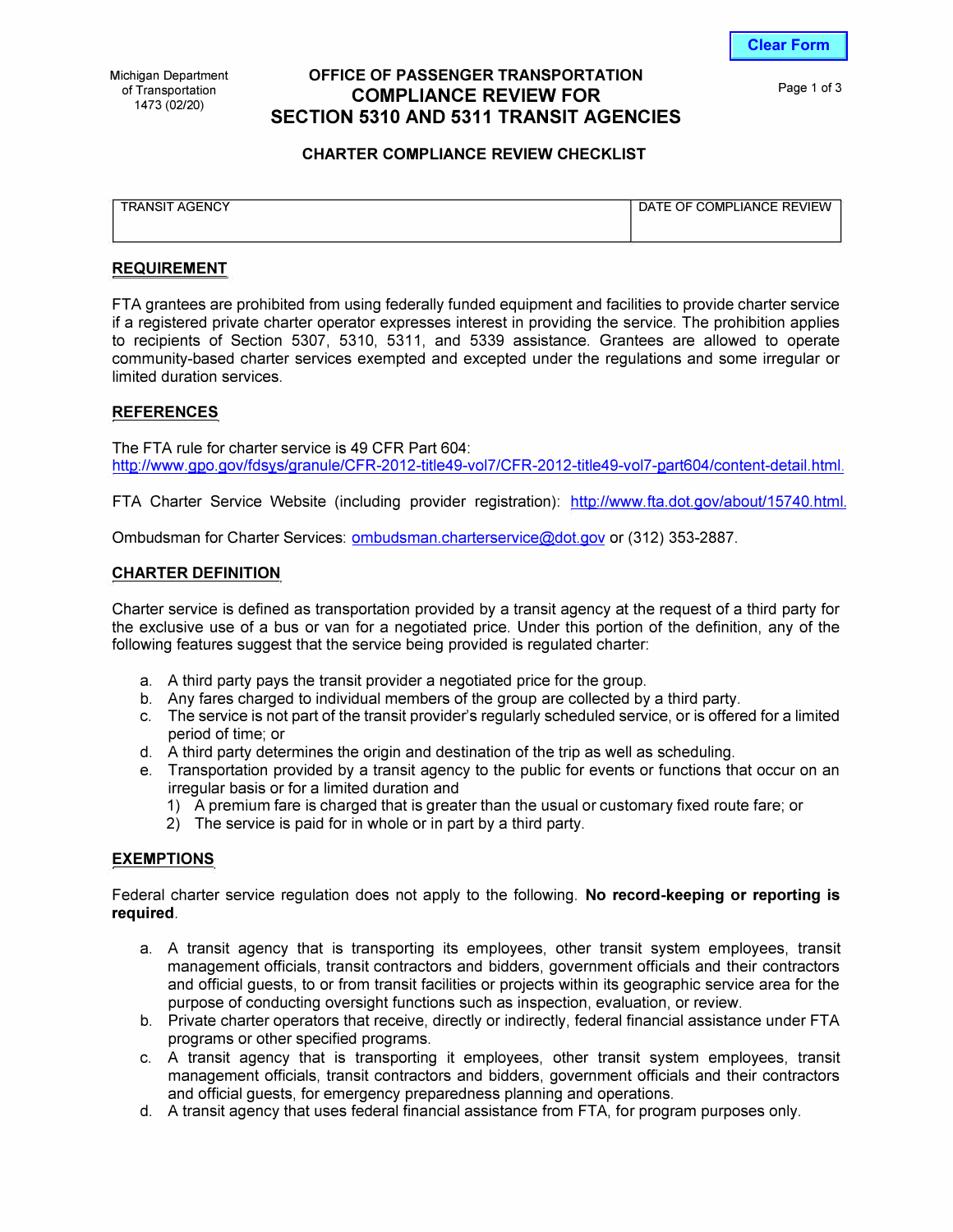- **e. Actions directly responding to an emergency declared by the President, governor, or mayor or in an emergency requiring immediate action prior to a formal declaration. For the first 45 days, the transit agency is exempt. If the emergency lasts more than 45 days, the transit agency has to follow specific procedures in the rules to continue the service.**
- **f. Transit providers in a non-urbanized area that are transporting its employees, other transit system employees, transit management officials, and transit contractors and bidders to or from transit training outside its geographic service area.**

# **EXCEPTIONS**

**Listed below are exceptions (regulated charter) that may be provided, if specific guidelines are met and procedures are followed. This service must be reported quarterly to the Office of Passenger Transportation and records must be kept by the transit agency for three years. The transit agency must have an MDOT approved cost allocation plan.** 

- **a. Government officials on official government business (no more than 80 hours within the geographic service area and does not generate revenue by law).**
- **b. Qualified human service organizations for the purpose of serving persons**
	- **1) With mobility limitations related to advanced age;**
	- **2) With disabilities; or**
	- **3) With low income.**
- **c. When no registered charter provider responds to a notice from a recipient.**
- **d. Agreement with all registered charter providers within the agency's geographic service area.**
- **e. Petitions to the Administrator to provide charter service directly to a customer for**
	- **1) Events of regional or national significance;**
	- **2) Hardship (only for nonurbanized areas under 50,000 in population or small urbanized areas under 200,000 in population; or**
	- **3) Unique and time sensitive events (e.g. funerals of local, regional, or national significance) that are in the public's interest.**
- **f. Leasing FTA funded equipment and drivers to registered service providers under the following conditions:**
	- **1) The private charter operator is registered on the FTA charter registration website.**
	- **2) The registered charter provider owns and operates buses or vans in a charter service business.**
	- **3) The registered charter provider received a request for charter service that exceeds its available capacity either of the number of vehicles operated by the registered charter provider or the number of accessible vehicles operated by the registered charter provider.**
	- **4) The registered charter provider has exhausted all of the available vehicles of all registered charter service providers in the recipient's geographic service area.**

#### **REVIEW QUESTIONS**

#### **1. Does the agency operate any service that falls under one or more of the allowed exemptions?**

YES  $\Box$  NO  $\Box$ 

**If yes, which exemption(s)?**

2. Does the agency provide charter service with locally owned vehicles?  $YES \Box NO \Box$ 

**If the vehicle is stored and maintained in a federally funded facility, the service must be reported to MOOT as charter service. (Files will be reviewed to ensure this service is separate from federally funded public transportation service).**